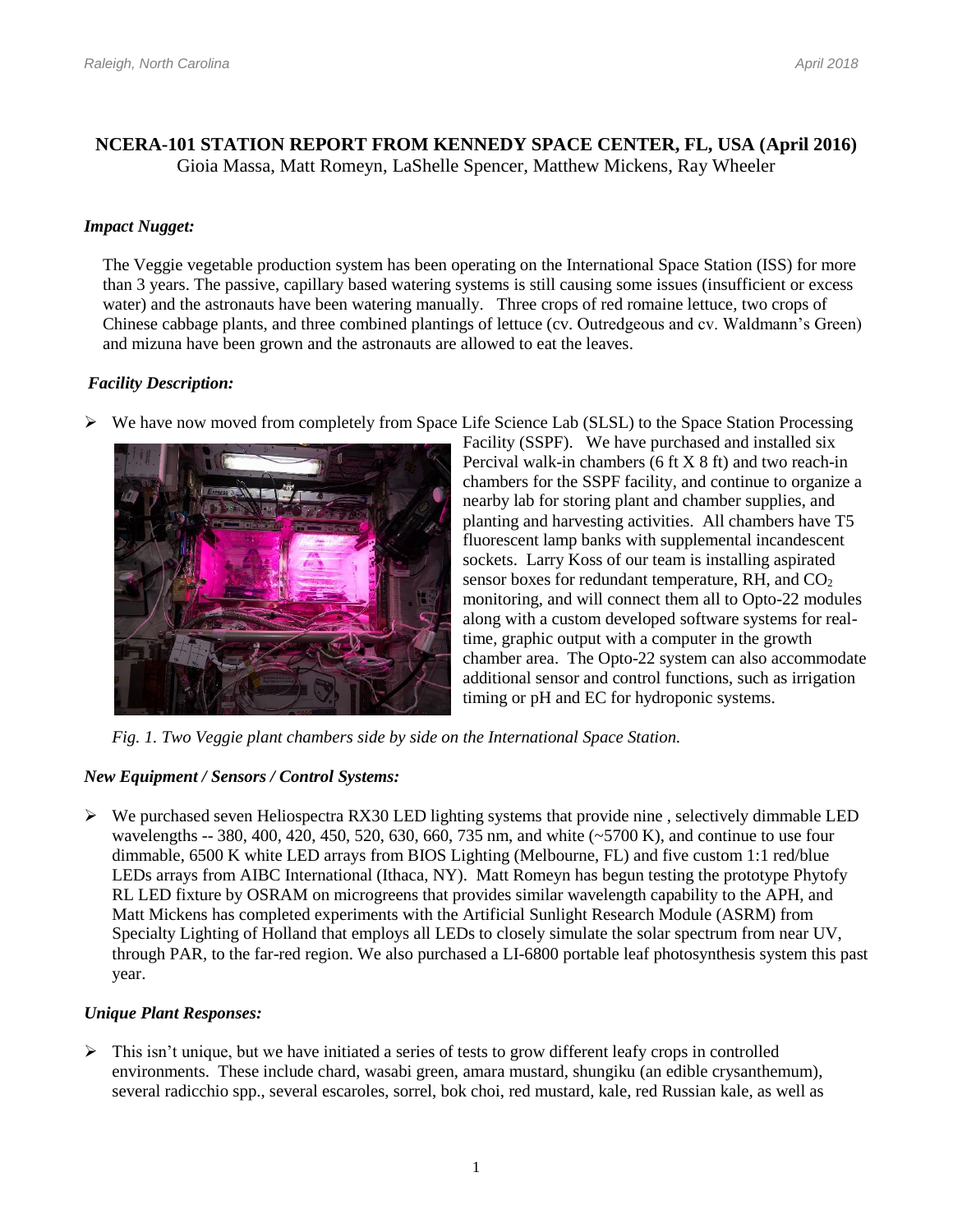lettuce. The intent of these tests to assess their potential for supplemental foods crops for space. We are tyring to follow some of the protocols used for the "baseline" testing with lettuce and marigold by NCR-101 members in the late 1970s.

#### *Accomplishments:*

- $\triangleright$  Gioia Massa continued to oversee some of the "validation" testing with Veggie plant growth systems on the International Space Station (ISS), which included a third trial with red romaine lettuce, and the first two tests with Chinese cabbage. Gioia has a 3-yr NASA grant to conduct the first official plant testing using Veggie (with leafy greens and dwarf tomato in 2018). Ray Wheeler, Mary Hummerick, Matt Romeyn and LaShelle Spencer at KSC, Bob Morrow at ORBITEC, and Cary Mitchell at Purdue are Co-Is on the grant along with other Co-Is from Johnson Space Center focusing on food and behavioral health. Matt Romeyn leads this research at KSC and continues to run ground studies as we prepare for flight. The focus of this research is to assess fertilizer and light quality impacts on crop growth, nutrient content, and organoleptic appeal. We have worked closed with Florikan Inc. to assess different controlled release (CR) fertilizer combinations. In addition to lighting and fertilizer, we are testing a new Veggie water delivery systems called PONDS (Passive Orbital Nutrient Delivery System), which holds a container of solid growth media (e.g., arcillite and CR fertilizer) that is surrounded by a small reservoir of water. The concept was designed by Howard Levine, Jeff Richards, and Larry Koss and KSC, and a flight system has been developed by Techshot Inc. and Tupperware Brands. Proof-of-concept flight testing of PONDS should start soon with the first set launched to the ISS April 2, 2018.
- $\triangleright$  LaShelle Spencer, Matt Romeyn, and Ray Wheeler, along with super undergraduate and graduate interns, initiated several of growth chamber tests with lettuce, mizuna, radish, dwarf tomato and dwarf peppers to assess their microbial counts, and are comparing these to similar vegetables purchases in local grocery stores. The intent of these studies is to establish some baseline or "norm" for acceptable microbial counts and food safety considerations for edible space crops.
- Matt Romeyn, Oscar Monje, and Larry Koss have set a several test bed to compare different watering techniques that might be considered for space applications (primarily looking at systems for µ-gravity operations). These challenges are not new but we want to establish some baseline data for a possible new NASA mission to develop a "deep-space gateway", which would be positioned somewhere near the moon and provide a staging point for lunar surface or Mars transit missions. The Gateway would only be "manned" for perhaps 1 month out of a year, so the ability to have autonomous operations, start-up, and shut-down would be an important consideration.
- $\triangleright$  Matt Mickens completed his comparison of lettuce growth under white LEDs supplemented with various narrow-band LEDs of red (635 nm), blue (460 nm), green (525 nm), and far red (745 nm). The white LED control treatment had a ~2800 K color temp. A sixth treatment utilized a Heliospectra light fixture with LEDs at 425, 525, 660, and 735 nm. Using a PPF of about  $\sim 200$  µmol m<sup>-2</sup> s<sup>-1</sup> with an 18-h photoperiod, we saw the best overall growth for lettuce with the Heliospectra LEDs, and lowest biomass under red and blue LEDs only. When applying similar treatments to Red Pak Choi, conversely the optimal light recipe for edible biomass and leaf area were red (660 nm) and blue (460 nm) LEDs only, and any addition of green, far red, or broad spectrum light reduced leaf area, while increasing stem elongation.

### *Impact Statements:*

 $\triangleright$  Thanks to many hard working colleagues at KSC, Orbitec, and numerous universities, and the controlled environment plant research community, we have successfully extended their reach to the International Space Station with a second Veggie plant growth unit and now the Advanced Plant Habitat (APH). The APH is the largest plant growth chamber ever flown  $(-0.2 \text{ m}^2 \text{ growing area})$  and will be used for fundamental plant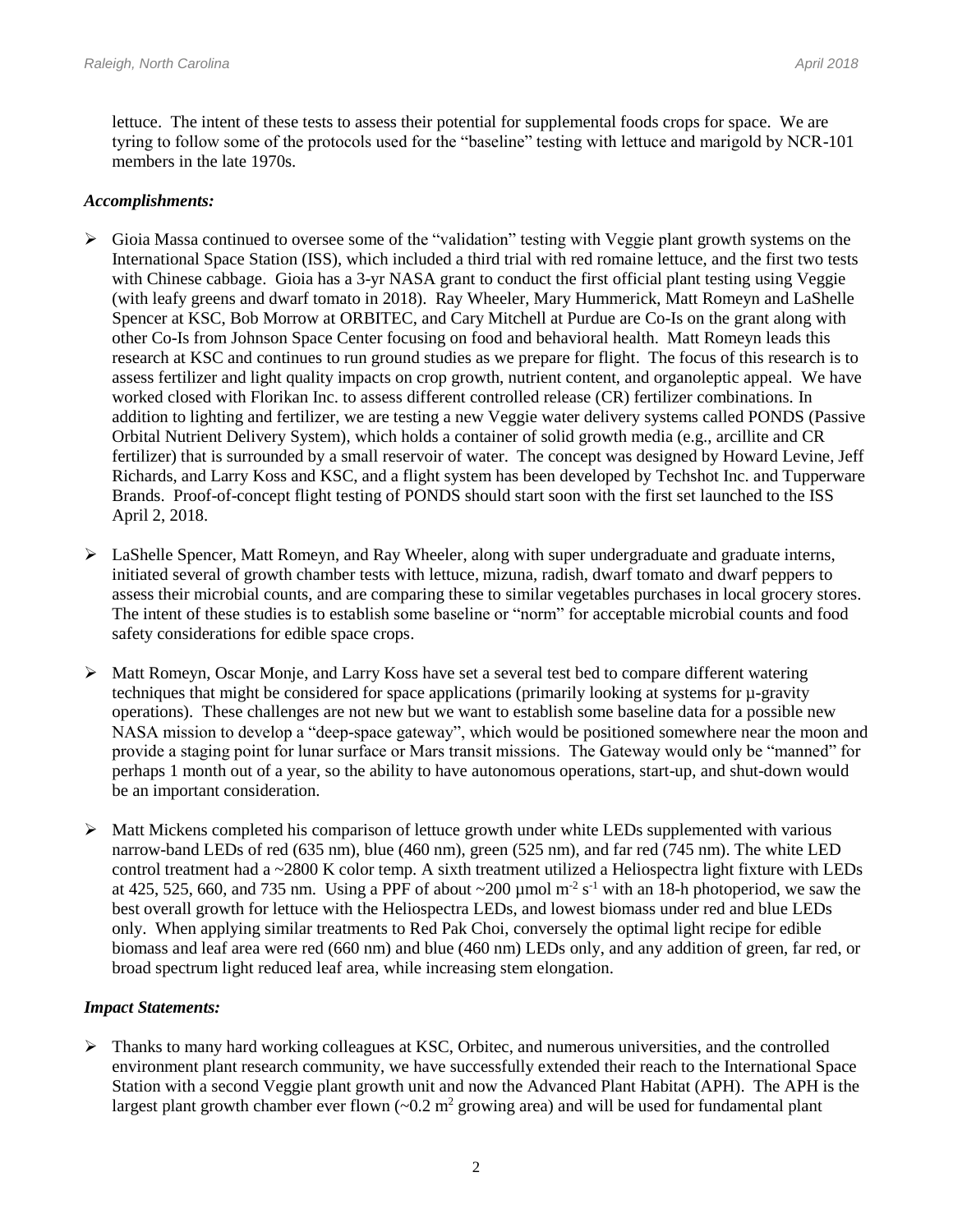research in space. APH uses porous steel watering tubes embedded in trays of arcillite, and provides a wellcontrolled, closed environment that will allow tracking of whole canopy photosynthesis, respiration, and transpiration. As with the prior Astroculture and BPS chambers flown in space, the humidity is condensed and recycled back to the plants. Lighting is provided by a range of narrow-band along with white LEDs, and can provide up to  $\sim 800$  µmol m<sup>-2</sup> s<sup>-1</sup> at the plant level. Initial validation tests in APH using dwarf wheat and *Arabidopsis thaliana* were recently completed and follow on testing is planned.



*Fig. 2. (Left) Growth chamber testing of "new" salad crops for possible use on the Intl. Space Station. (Right) Ground tests with the Advanced Plant Habitat (APH) recently sent to the Intl. Space Station. The APH has a broad range of environmental control capabilities, with multi-spectral LED lighting, a closed air loop for canopy gas exchange, gravity independent watering system, humidity/condensate recycling, and temp, RH, and CO<sup>2</sup> control.*

#### *Recent Publications:*

- Anderson, M.S., D. Barta, G. Douglas, R. Fritsche, G. Massa, R. Wheeler, C. Quincy, M. Romeyn, B. Motil, and A. Hanford. 2017. Key gaps for enabling plant growth in future missions. AIAA Proceedings, Oct. 2017.
- Ehrlich, J.W., G.D. Massa, R.M. Wheeler, T.R. Gill, C.D. Quincy, L.B. Roberson, K. Binsted, and R.C. Morrow. 2017. Plant growth optimization by vegetable production system in HI-SEAS analog habitat. AIAA Proceedings, Oct. 2017.
- Graham, T. and R. Wheeler. 2017. Mechanical Stimulation controls canopy architecture and improves volume utilization efficiency in bioregenerative life support candidate crops. Open Agriculture 2017 (2):42-51.
- Lunn, G.M., G.W. Stutte, L.E. Spencer, M.E. Hummerick, L. Wong, R.M. Wheeler. 2017. Recovery on nutrients from inedible biomass of tomato and pepper to recycle fertilizer. Intl. Conf. on Environmental Systems ICES-2017-060.Graham, T. and R. Wheeler. 2016. Root restriction: A tool for improving volume utilization efficiency in bioregenerative life –support systems. Life Sciences in Space Research 2017 (9):62-68.

Massa GD, Newsham G, Hummerick ME, Morrow RC, Wheeler RM (2017) Plant Pillow Preparation for the Veggie Plant Growth System on the International Space Station. Gravitational and Space Research, **5**(1): 24-34.

- Massa, G.D., N.F. Dufour, J.A. Carver, M.E. Hummerick, R.M. Wheeler, R.C. Morrow, T.M. Smith. 2017. VEG-01: Veggie hardware validation testing on the International Space Station. Open Agriculture 2017 (2):33-41
- Matula, E., O. Monje, and J. Nabity 2016. Influence of transient heat transfer on metabolic functions of *Chlorella vulgaris* used for environmental control and life support systems of long duration spaceflight. AIAA SPACE 2016, SPACE Conferences and Exposition, AIAA 2016-5463 [http://dx.doi.org/10.2514/6.2016-5463.](http://dx.doi.org/10.2514/6.2016-5463)
- Morrow, R.C. R.C. Richter, G. Tellez, O. Monje, R. Wheeler, G. Massa, N. Dufour, and B. Onate. 2016. A new plant habitat facility for the ISS. Intl. Conf. on Environmental Systems, ICES-2016-320. 541. Morrow, R.C.